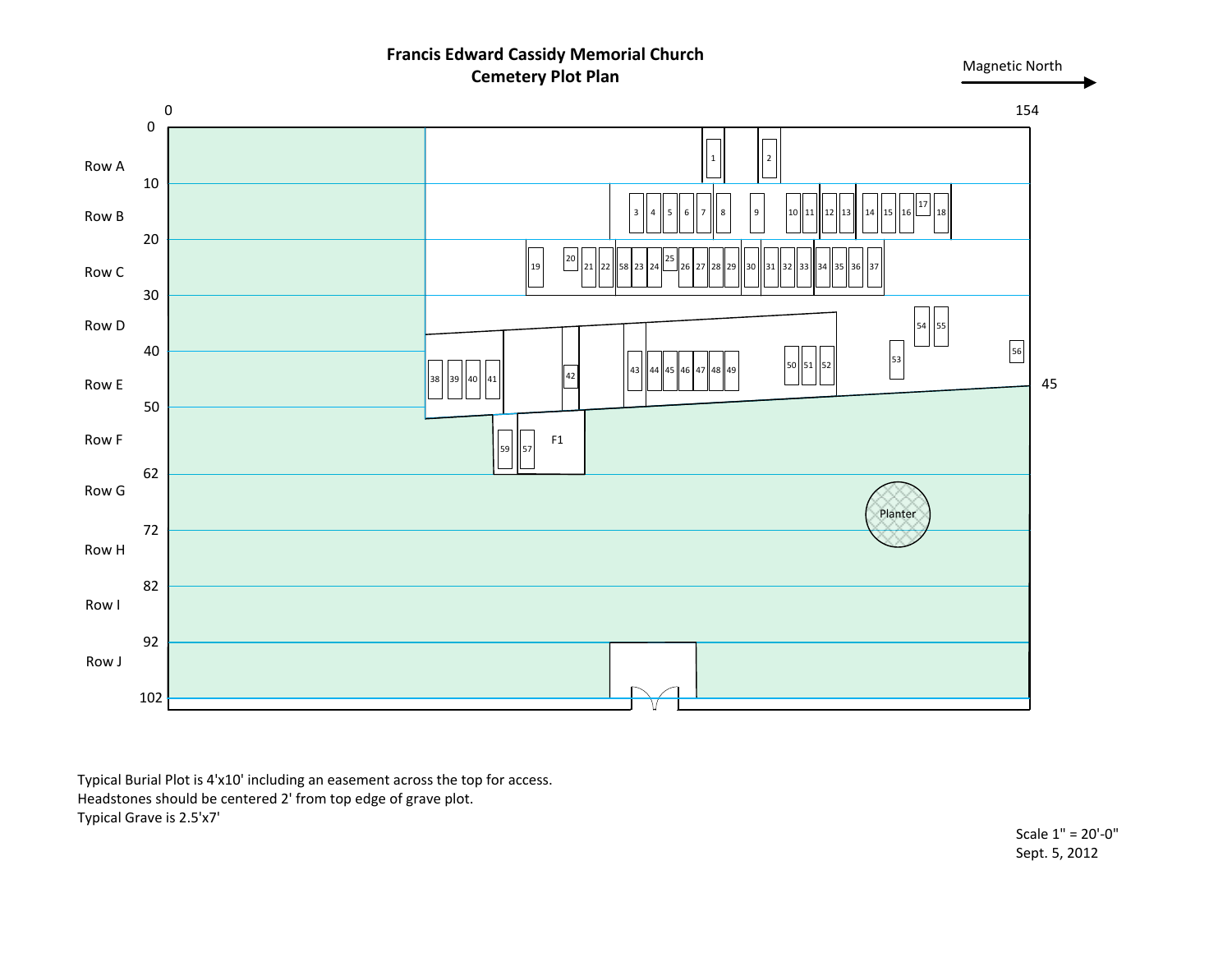## Grave Index

| 1              | A 97,5    | Cammine Scroggin                                          | 41 | E 58,45  | Josie Norris - Son                         |
|----------------|-----------|-----------------------------------------------------------|----|----------|--------------------------------------------|
| $\overline{2}$ | A 107,5   | Ronald Ellsworth Avines - b. October 23, 1921. Drowned in | 42 | E 72,44  | M.R. Cassidy - Baby (3 days old)           |
|                |           | Cassidy Lake, May 20, 1933                                | 43 | E 83,43  | Joseph Robinson                            |
| 3              | B 83,15   | David Cunningham - Son                                    | 44 | E 87,43  | Stanley Bernard Cassidy - Father 1912-1993 |
| 4              | B 87,15   | Mrs. John Cunningham - Mother                             | 45 | E 89,43  | Robert Allen Cassidy - Father 1879-1965    |
| 5              | B 89,15   | John C. Cunningham - Father                               | 46 | E 92,43  | Edythe Blanche Cassidy - Mother 1889-1961  |
| 6              | B 93,15   | Wm. E. Cunningham - Son                                   | 47 | E 95,43  | Francis Edward Cassidy - Father 1834-1927  |
| 7              | B 96,15   | Thomas Cunningham - Son                                   | 48 | E 98,43  | Jane Cassidy - Mother 1840-1908            |
| 8              | B 99,15   | Henry Jamieson - Son                                      | 49 | E 111,43 | Frances Jane Cassidy - Daughter 1881-1976  |
| 9              | B 105,15  | George Jamieson - Son                                     | 50 | E 111,42 | Robert Nesbitt - Father                    |
| 10             | B 111,15  | Fred Jamieson - Son                                       | 51 | E 114,42 | Jane Nesbitt - Mother 1824-1904            |
| 11             | B 115,15  | Annie Jamieson - Daughter                                 | 52 | E 117,42 | George Nesbitt - Son                       |
| 12             | B 118,15  | David Smith - Father                                      | 53 | D 130,41 | Matilda Cassidy - Daughter 1837-           |
| 13             | B 121,15  | Elizabeth Smith - Mother                                  | 54 | D 134,35 | John Garscadden                            |
| 14             | B 125,15  | Mrs. Mary Ganyhorn - Daughter & Baby                      | 55 | D 138,35 | Mrs. Ann Dunlop - Mother of Jane Cassidy   |
| 15             | B 129,15  | Thomas Jameison - Father                                  |    |          | Died Dec 20, 1889                          |
| 16             | B 132,15  | Margaret Ann Jamieson - Mother 1827-1918                  | 56 | D 152,40 | Douglas Cripps - Infant                    |
| 17             | B 135,14  | Jamieson - Baby Grandchild                                | 57 | F 64,57  | Patricia Joy Cassidy - Mother 1946-2001    |
| 18             | B 138,15  | Blanche Jamieson - Grandchild                             | 58 | C81,25   | Miss Annie Chesnut - Daughter May 1972     |
| 19             | $C$ 65,25 | Gladys A. Pollock                                         | 59 | F 60,57  | John Stockdale - Father -2010              |
| 20             | C 72,23   | John Pollock - Baby                                       |    |          |                                            |
| 21             | C 75,25   | John Pollock                                              |    |          |                                            |
| 22             | C 78,25   | Charlotte Pollock - Mother                                |    |          |                                            |
| 23             | C 84,25   | Chesnut - Unknown                                         |    |          |                                            |
| 24             | C 87,25   | Mrs. Alladie Chesnut - Mother                             |    |          |                                            |
| 25             | C 90,23   | George Mercer - Son 1 1/2 yrs                             |    |          |                                            |
| 26             | C92,25    | Bessie Mercer - Daughter 3 1/2 yrs                        |    |          |                                            |
| 27             | C 95,25   | Mrs. James Mercer                                         |    |          |                                            |
| 28             | C 98,25   | Isaac Mercer - Father                                     |    |          |                                            |
| 29             | C 101,25  | Barbara Mercer                                            |    |          |                                            |
| 30             | C 104,25  | Mrs. Lunn                                                 |    |          |                                            |
| 31             | C 107,25  | Eunice DeForest - Daughter                                |    |          |                                            |
| 32             | C 111,25  | Samuel DeForest - Father                                  |    |          |                                            |
| 33             | C 113,25  | Mrs. Samuel DeForest - Mother                             |    |          |                                            |
| 34             | C 117,25  | Mary Cassidy - Daughter 1831-1874                         |    |          |                                            |
| 35             | C 120,25  | William Cassidy - Father 1797-1886                        |    |          |                                            |
| 36             | C 123,25  | Jane Milligan Cassidy - Mother 1798-1875                  |    |          |                                            |
| 37             | C 126,25  | Jemime Cassidy - Daughter 1845-1851                       |    |          |                                            |
| 38             | E 47,45   | Jacob Norris - Father                                     |    |          |                                            |
| 39             | E 51,45   | Jane Norris - Mother                                      |    |          | <b>Grave Location Legend</b>               |
| 40             | E 54.45   | Sidney Ross - Son in law                                  |    |          | R XX, YY<br>$n - n -$                      |

 $R = Row$ XX,YY = Coordinates (ft) from SW corner of cemetery.